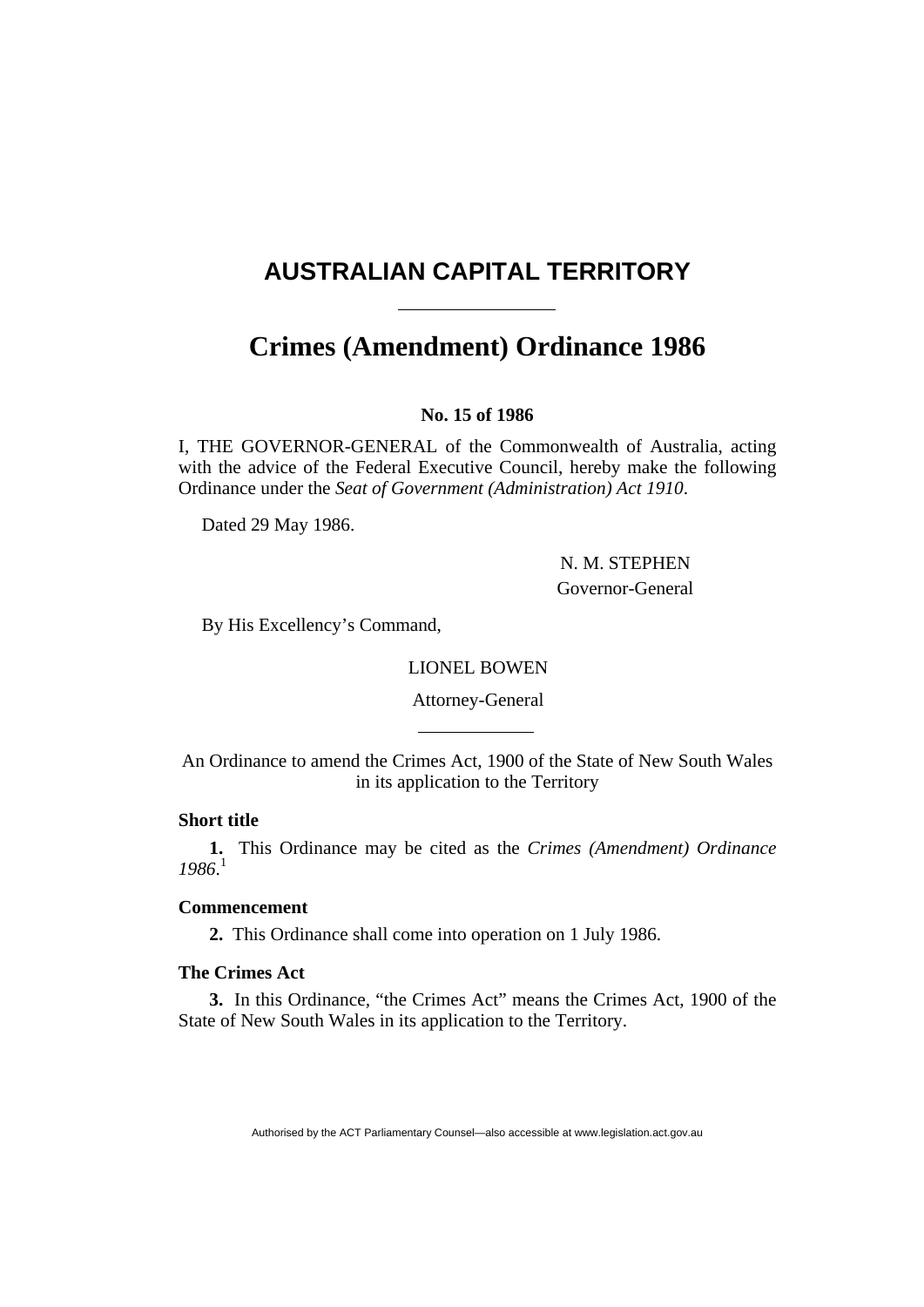#### **Interpretation**

**4.** Section 93 of the Crimes Act is amended by inserting after the definition of "imitation firearm" the following definition:

" 'instrument' means—

- (a) a document, whether of a formal or informal character;
- (b) a card by means of which property or credit can be obtained; and
- (c) a disc, tape, sound track or other device on or in which information is recorded or stored by mechanical, electronic or other means;".

**5.** After Division 3 of Part IV of the Crimes Act the following Division is inserted:

#### *"Division 3A—Forgery and the use of forged instruments*

#### **Making of false instrument**

"135A. (1) For the purpose of this Division, an instrument is false if it purports—

- (a) to have been made in the form in which it is made by a person who did not in fact make it in that form;
- (b) to have been made in the form in which it is made on the authority of a person who did not in fact authorise its making in that form;
- (c) to have been made in the terms in which it is made by a person who did not in fact make it in those terms;
- (d) to have been made in the terms in which it is made on the authority of a person who did not in fact authorise its making in those terms;
- (e) to have been altered in any respect by a person who did not in fact alter it in that respect;
- (f) to have been altered in any respect on the authority of a person who did not in fact authorise the alteration in that respect;
- (g) to have been made or altered on a date on which, or at a place at which, or otherwise in circumstances in which, it was not in fact made or altered; or

Authorised by the ACT Parliamentary Counsel—also accessible at www.legislation.act.gov.au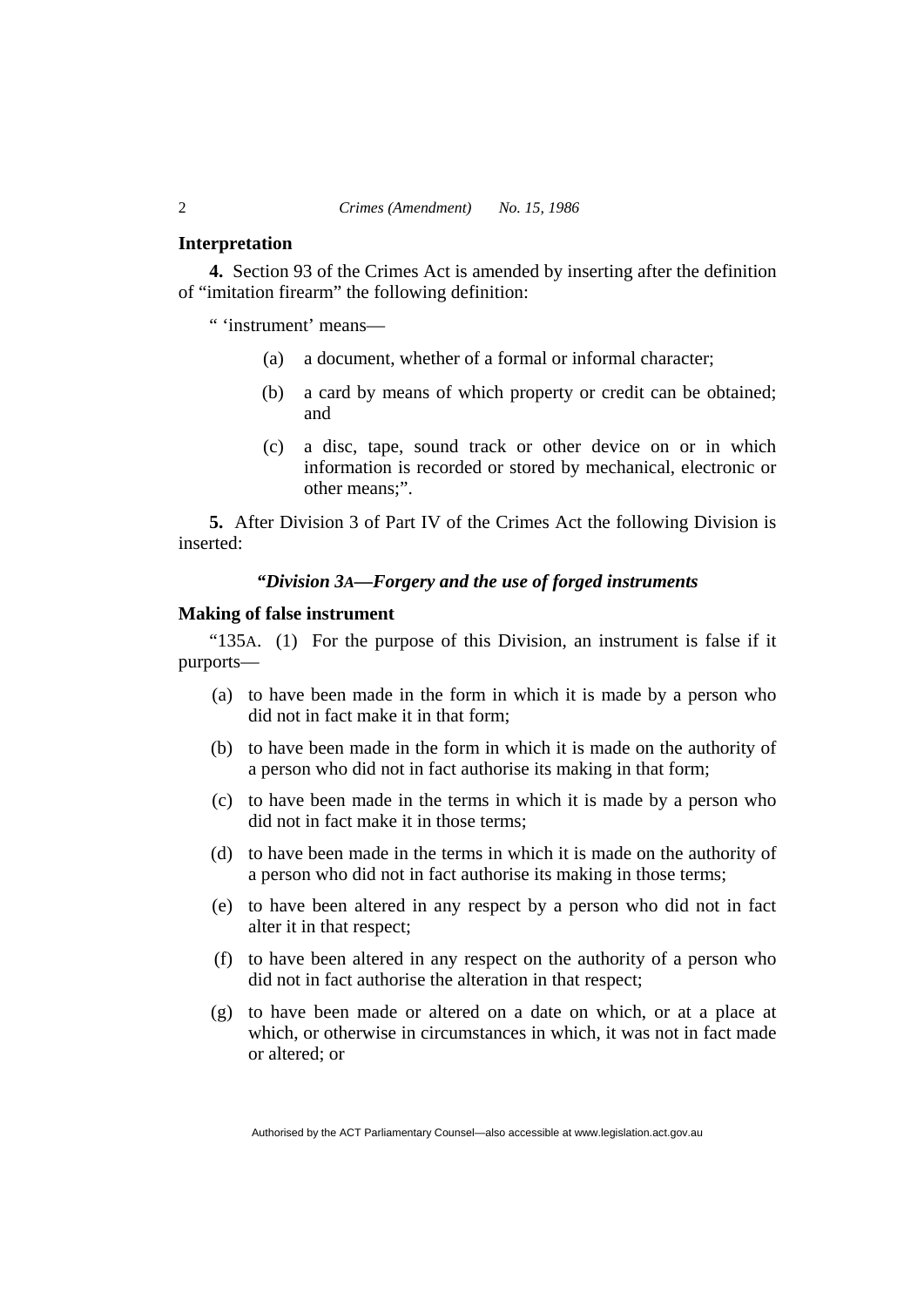(h) to have been made or altered by an existing person who did not in fact exist.

"(2) For the purposes of this Division, a person is to be treated as making a false instrument if the person alters an instrument so as to make it false in any respect (whether or not it is false in some other respect apart from that alteration).

## **Act or omission to a person's prejudice**

"135B. (1) For the purposes of this Division, an act or omission is to a person's prejudice if, and only if, it is one that, if it occurs—

- (a) will result—
	- (i) in the person's temporary or permanent loss of property;
	- (ii) in the person's being deprived of an opportunity to earn remuneration or greater remuneration; or
	- (iii) in the person's being deprived of an opportunity to obtain a financial advantage otherwise than by way of remuneration; or
- (b) will result in any person being given an opportunity—
	- (i) to earn remuneration or greater remuneration from the firstmentioned person; or
	- (ii) to obtain a financial advantage from the first-mentioned person otherwise than by way of remuneration; or
- (c) will be the result of the person's having accepted a false instrument as genuine, or a copy of a false instrument as a copy of a genuine one, in connection with the person's performance of a duty.
- "(2) In this Division—
- (a) a reference to inducing a person to accept a false instrument as genuine, or a copy of a false instrument as a copy of a genuine instrument, shall be read as including a reference to causing a machine to respond to the instrument or copy as if it were a genuine instrument or a copy of a genuine instrument; as the case may be; and
- (b) where—
	- (i) a machine so responds to an instrument or copy; and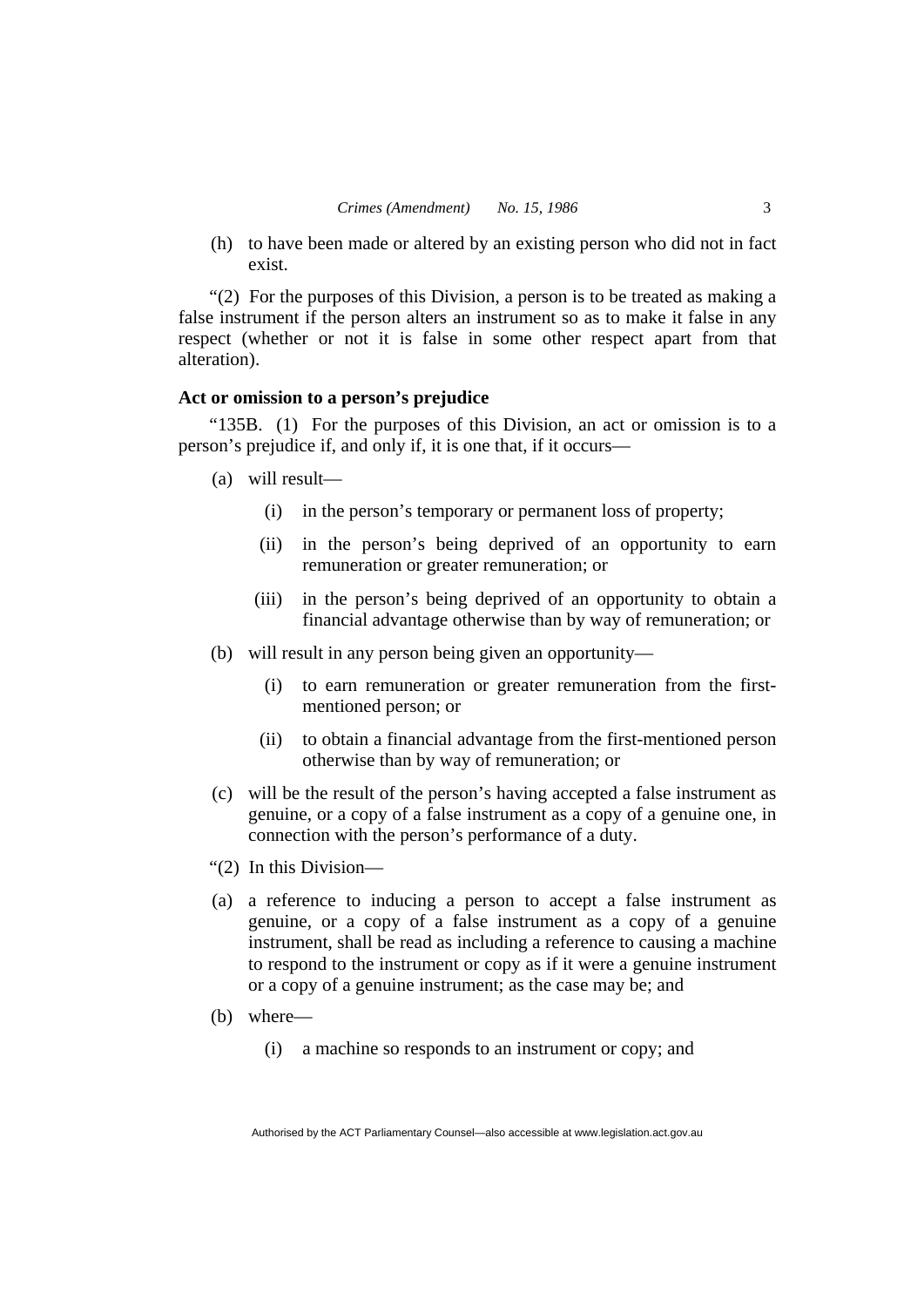#### 4 *Crimes (Amendment) No. 15, 1986*

 (ii) the act or omission intended to be caused by the machine's so responding is an act or omission that, if it were an act or omission of a person, would be to a person's prejudice within the meaning of sub-section (1),

the act or omission intended to be caused by the machine's so responding shall be deemed to be an act or omission to a person's prejudice.

#### **Forgery and the use of forged instruments**

"135C. (1) A person shall not make a false instrument with the intention that he or she, or another person, shall use it to induce another person to accept it as genuine, and by reason of so accepting it to do or not to do some act to that other person's, or to another person's, prejudice.

"(2) A person shall not use an instrument which is, and which he or she knows to be, false, with the intention of inducing another person to accept it as genuine, and by reason of so accepting it to do or not to do some act to that other person's, or to another person's, prejudice.

"(3) A person shall not make a copy of an instrument which is, and which he or she knows to be, a false instrument, with the intention that he or she, or another person, shall use it to induce another person to accept it as a copy of a genuine instrument and by reason of so accepting it to do or not to do some act to that other person's, or to another person's, prejudice.

"(4) A person shall not use a copy of an instrument which, is and which he or she knows to be, a false instrument, with the intention of inducing another person to accept it as a copy of a genuine instrument and by reason of so accepting it to do or not to do some act to that other person's, or to another person's, prejudice.

Penalty: Imprisonment for 10 years.

## **Possession of false instrument**

"135D. A person shall not have in his or her custody, or under his or her control, an instrument which is, and which he or she knows to be, false, with the intention that the person or another shall use it to induce another person to accept it as genuine, and by reason of so accepting it to do or not to do some act to that other person's, or to another person's, prejudice.

Penalty: Imprisonment for 10 years.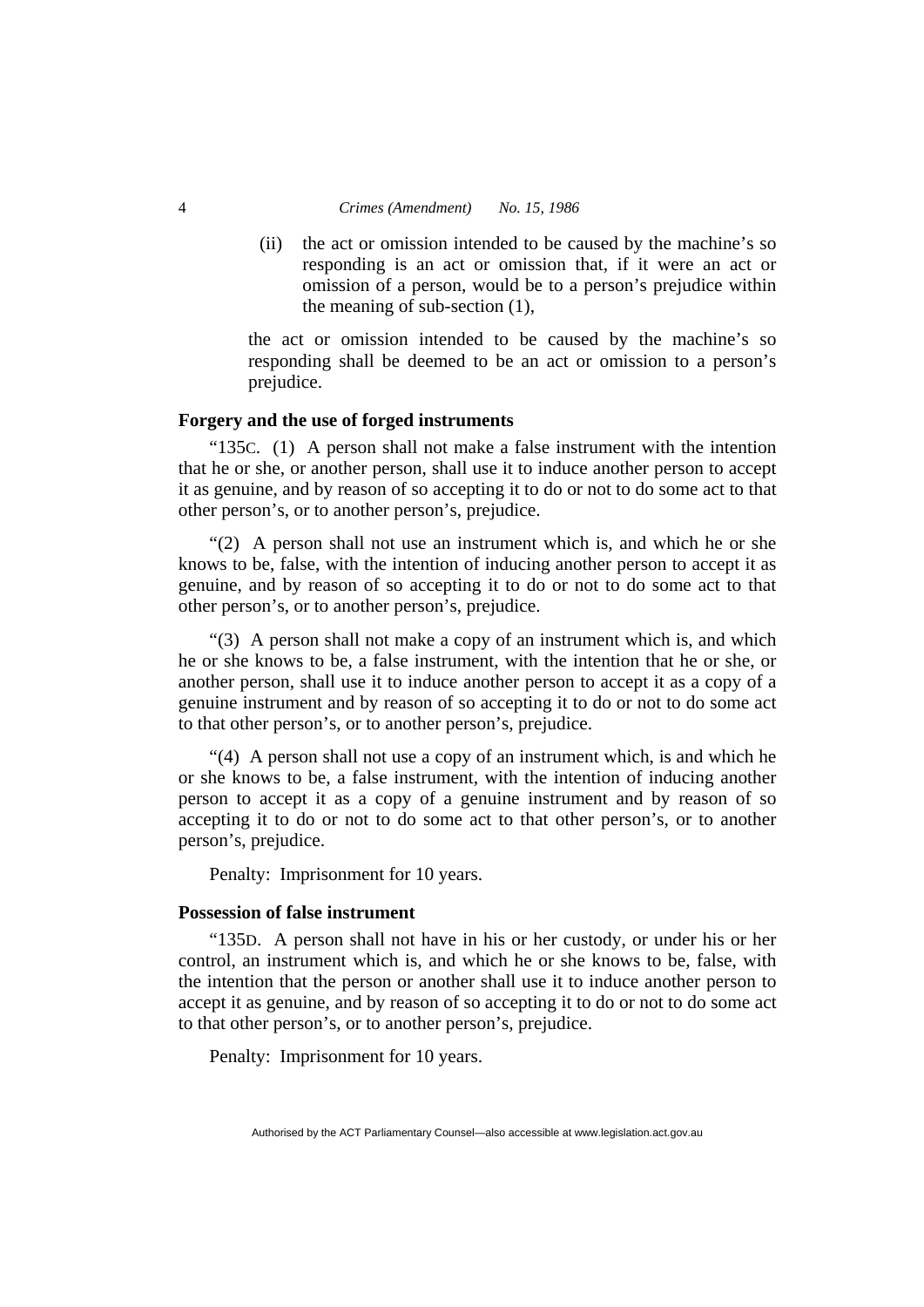#### **Possession of machine, &c.**

"135E. (1) A person shall not make, or have in his or her custody, or under his or her control, a machine or implement, or paper or other material, which is, and which he or she knows to be, designed or adapted for the making of a false instrument, with the intention that that person or another person shall make an instrument which is false and that that person or another person shall use the instrument to induce another person to accept it as genuine, and by reason of so accepting it to do or not to do an act to that other person's, or to another person's, prejudice.

Penalty: Imprisonment for 10 years.

"(2) A person shall not, without lawful excuse, make or have in his or her custody, or under his or her control, a machine or implement, or paper or other material, which is and which the person knows to be designed or adapted for the making of a false instrument.

Penalty: Imprisonment for 2 years.

#### **Forfeiture**

"135F. Where—

- (a) a person is convicted of an offence against this Division;
- (b) a person is charged with an offence against this Division and, pursuant to sub-section 556A (1), the charge is dismissed or an order is made in respect of the person; or
- (c) pursuant to section 448, an offence against this Division has been taken into account in passing sentence upon a person,

the Court may, in accordance with section 464, order that any articles used in relation to the offence be forfeited.

#### **General allegation of intent sufficient**

"135G. In any proceedings for an offence against this Division, where it is necessary to allege an intent to induce a person to accept a false instrument as genuine, or a copy of a false instrument as a copy of a genuine one, it is not necessary to allege that the accused intended so to induce a particular person.".

#### **Repeal of Part V**

**6.** Part V of the Crimes Act is repealed.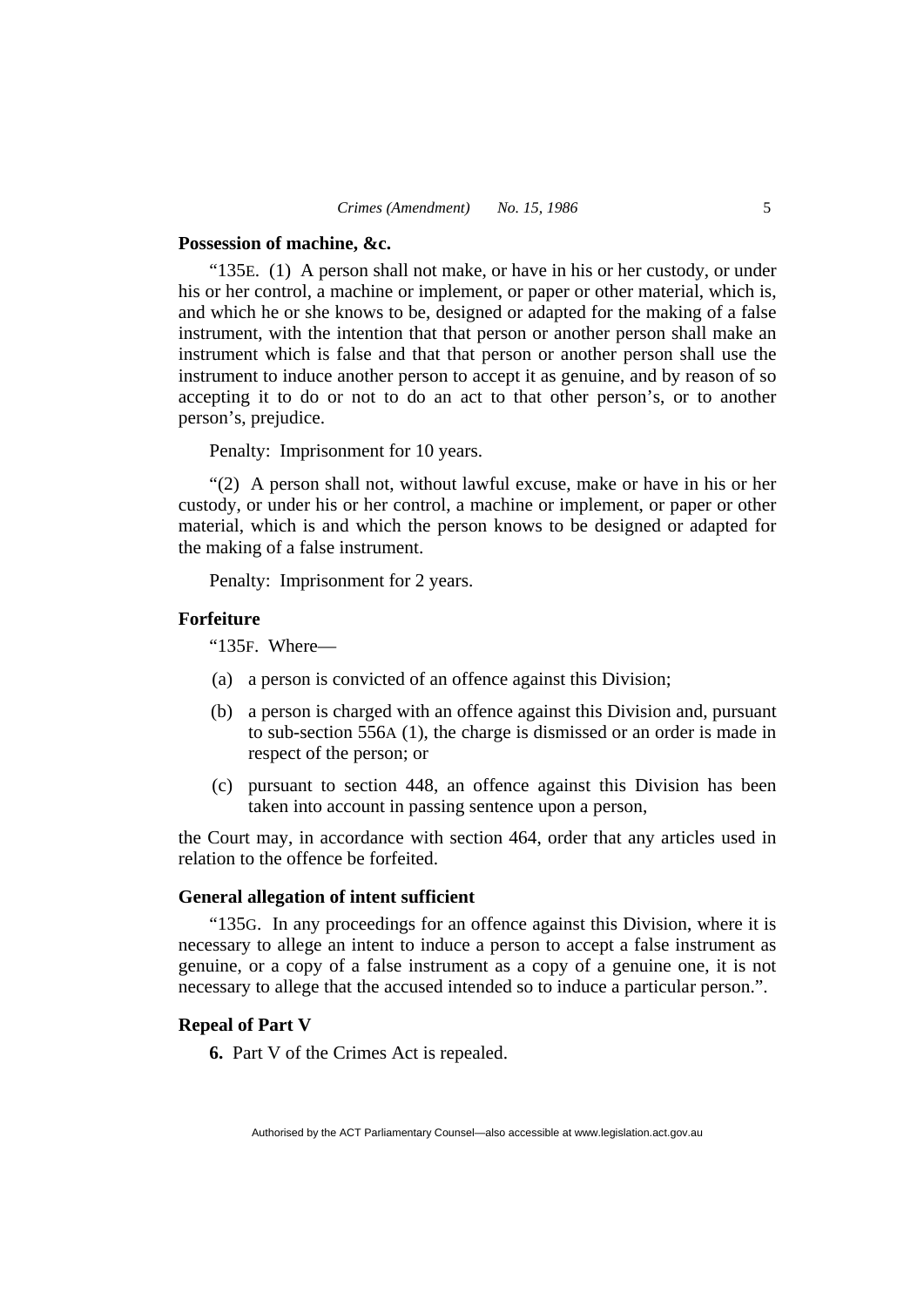#### **Seizure of forfeited articles**

**7.** Section 350 of the Crimes Act is amended by omitting from sub-section (2) "returned to the person from whom it was taken" and substituting "delivered to such person as the Court is satisfied is entitled to the article".

#### **Repeal of section 390**

**8**. Section 390 of the Crimes Act is repealed.

**9.** Before section 465 of the Crimes Act the following section is inserted:

#### **Procedure on forfeiture**

"464. (1) Where, under a provision of this Act, a Court may order the forfeiture of an article, the Court shall—

- (a) where the Court is of the view that it is desirable to make further inquiries with respect to the article—order that notice of the proposed forfeiture be given to such persons as the Court directs; or
- (b) in any other case—order that the article be forfeited to the Crown.

"(2) After hearing such of the persons to whom notice under sub-section (1) was given as appear, the Court shall—

- (a) where it is satisfied that the article should be forfeited—order that the article be forfeited to the Crown; or
- (b) in any other case—order that the article be delivered to such person as the Court is satisfied is entitled to the article.

"(3) Where a prosecution is pending in relation to an article, the Court shall not make an order under sub-section (2) in relation to the article until the prosecution is determined.

"(4) All articles forfeited under sub-section (2) shall be dealt with as directed by the Attorney-General, and pending his direction, may be detained in such custody as the Court directs.".

## **Abolition of common law offence**

**10.** (**1**) The common law offence of forgery is abolished.

(**2**) Section 38 of the *Interpretation Ordinance 1967* applies to an in relation to the abolition by this Ordinance of the common law offence of forgery in the same manner as it applies to and in relation to the repeal of an Ordinance or part of an Ordinance.

Authorised by the ACT Parliamentary Counsel—also accessible at www.legislation.act.gov.au